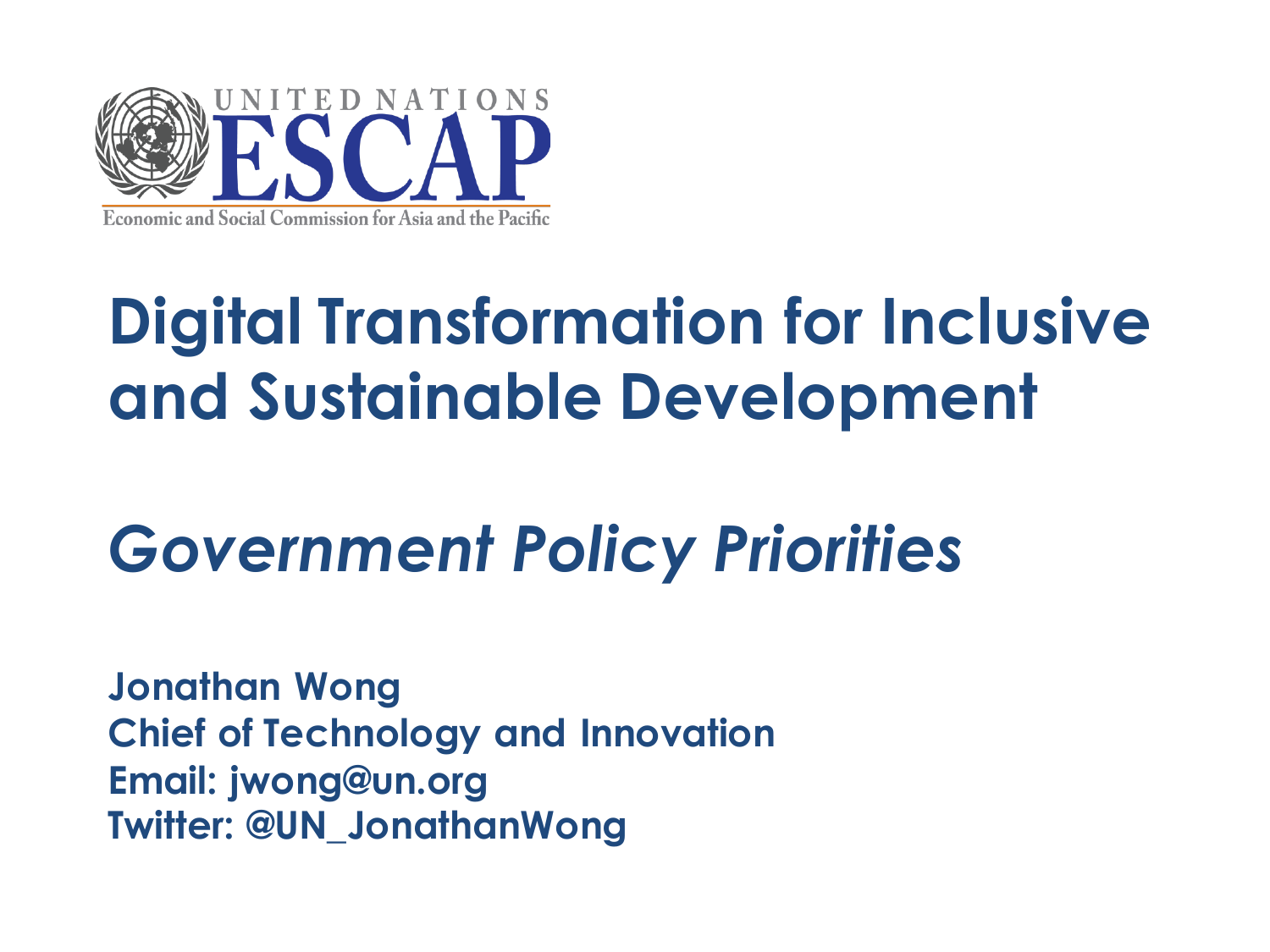### **A brief introduction to United Nations ESCAP**

- Regional development arm of the United Nations for the Asia-Pacific region.
- 62 member States from Turkey to Pacific island nations
- 4.1 billion people (2/3 of the world's population)

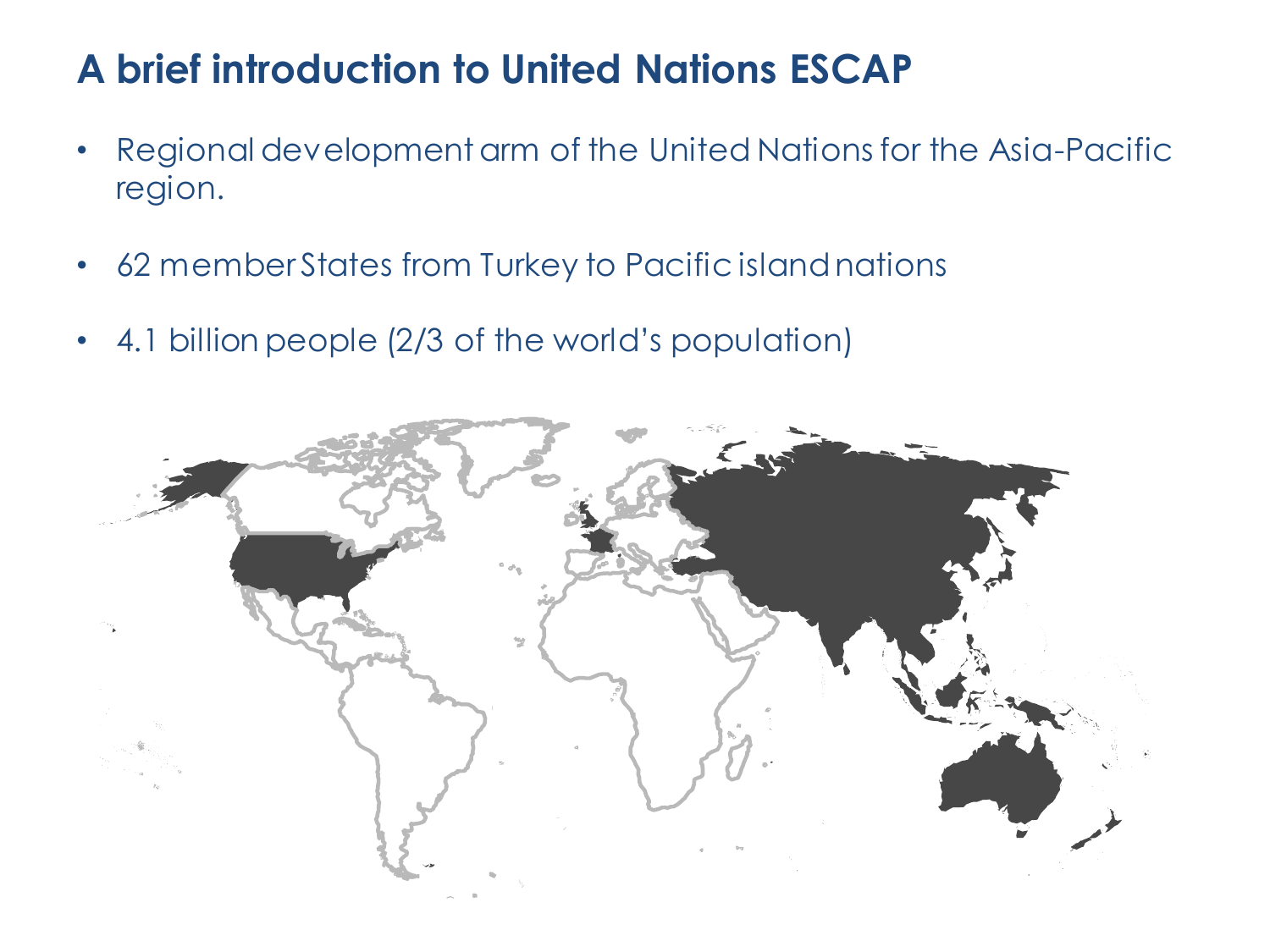### **United Nations ESCAP Technology and Innovation**

- **Tech and innovation policy think tank:** Publications, reports, policy papers on a diverse range of topics.
- **Policy development:** We advice governments on tech and innovation policy for sustainable development.
- A platform to facilitate **inter-governmental tech and innovation cooperation.**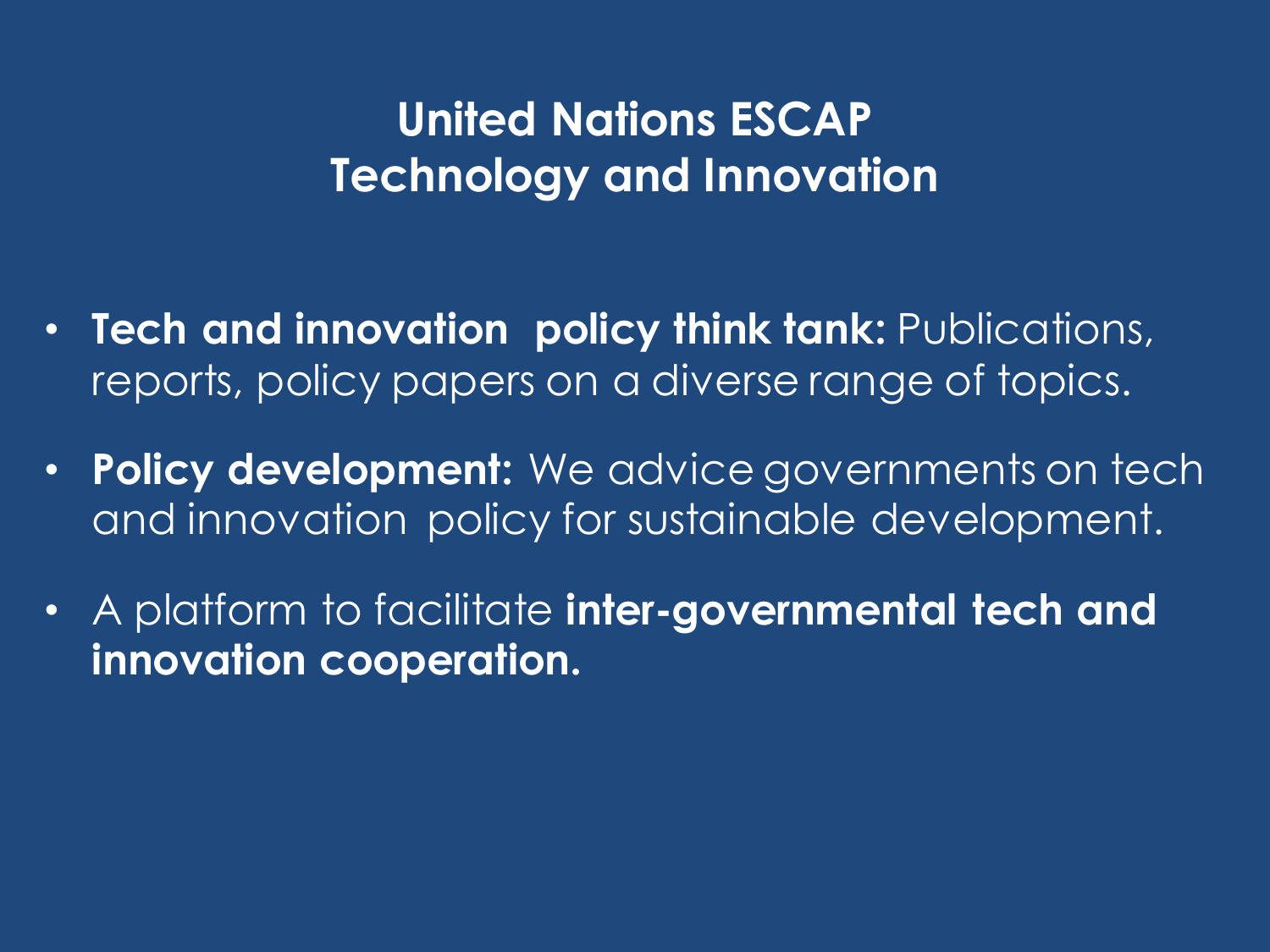**Policy priorities for:**

**Digital transformation Technology and innovation policy**

**In the context of:**

**The Fourth Industrial Revolution The Sustainable Development Goals**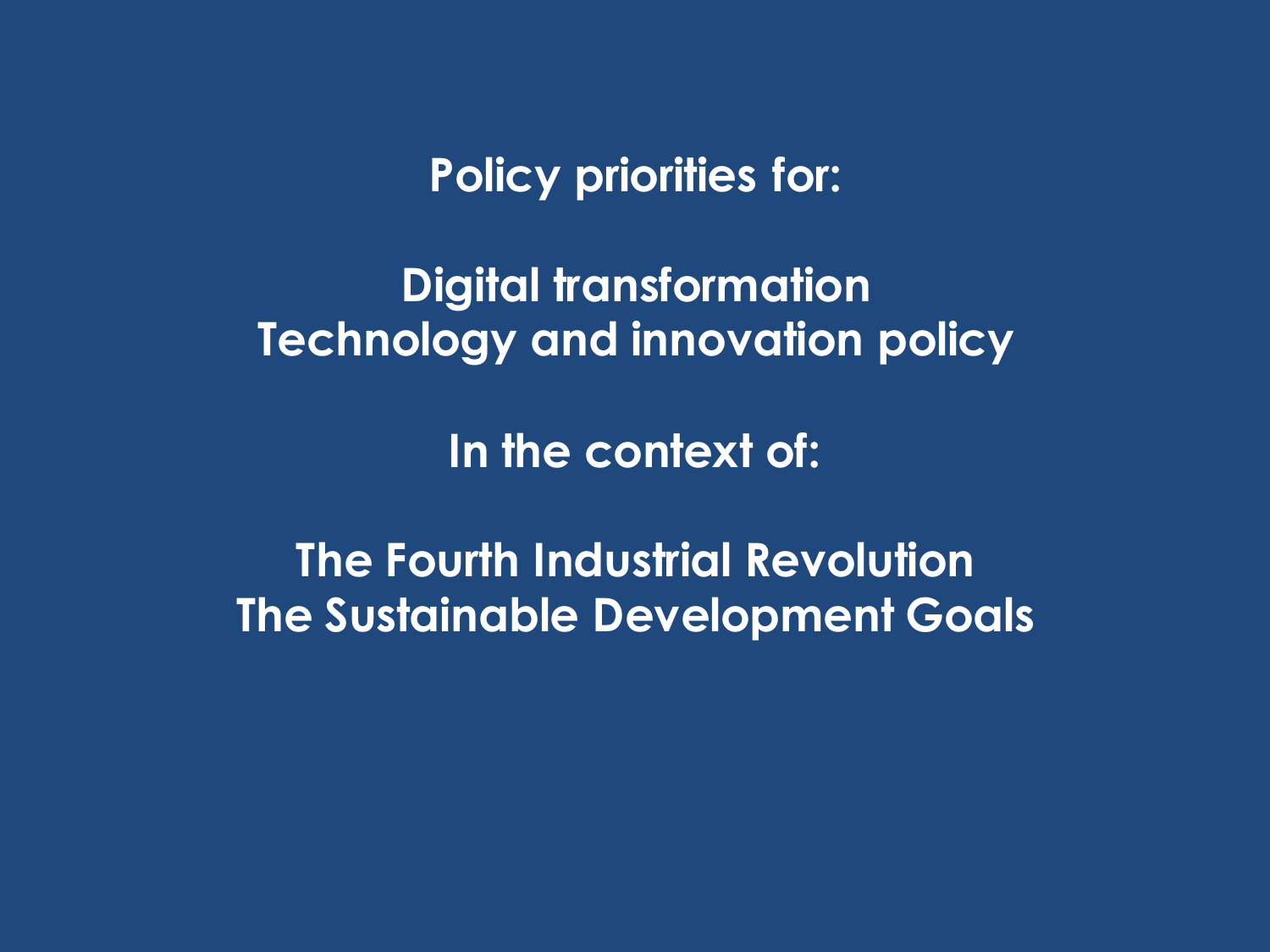## **Context Fourth Industrial Revolution**

### **Opportunities**

- Digital trade and finance are opening **economic** opportunities.
- From a **social** perspective, digital healthcare and education are providing cost effective solutions at scale.
- Smart cities, energy and transport are offering alternative models for protecting the **environment**.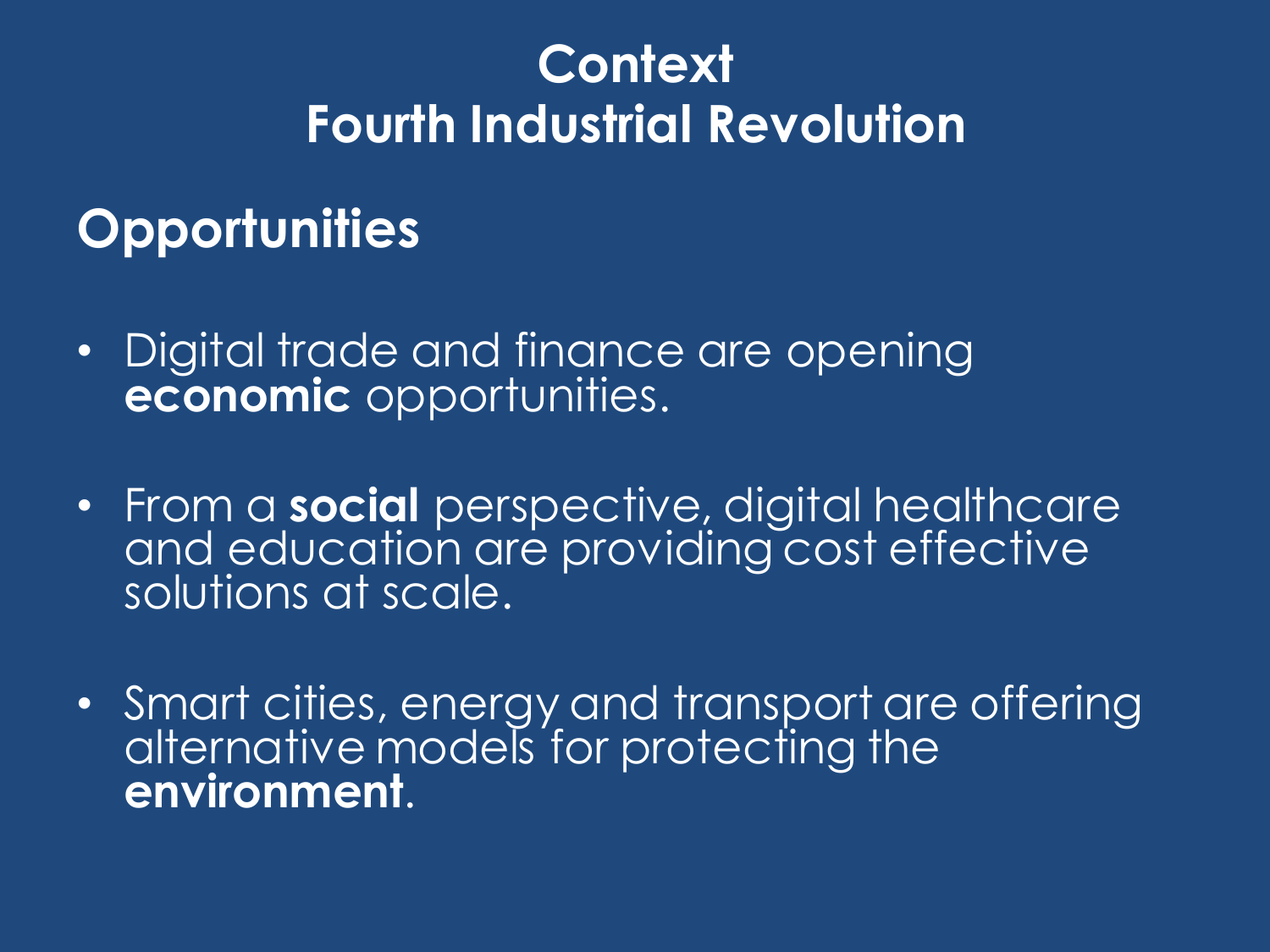## **Context Fourth Industrial Revolution**

## **Challenges**

- Uncertainties about the **future of work**.
- A **new frontier technology divide**, compounding an already existing digital divide.
- **Ethical issues**.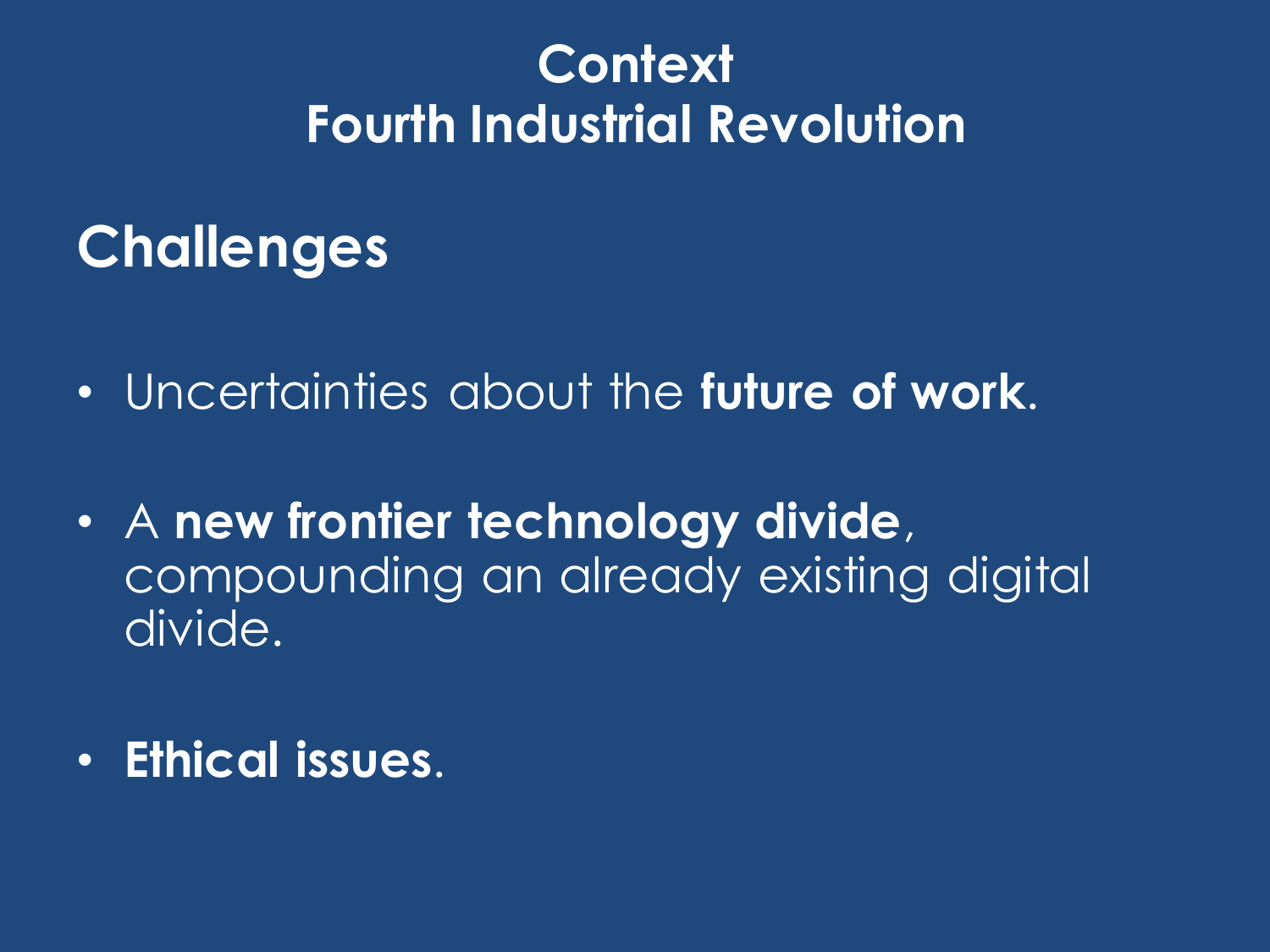

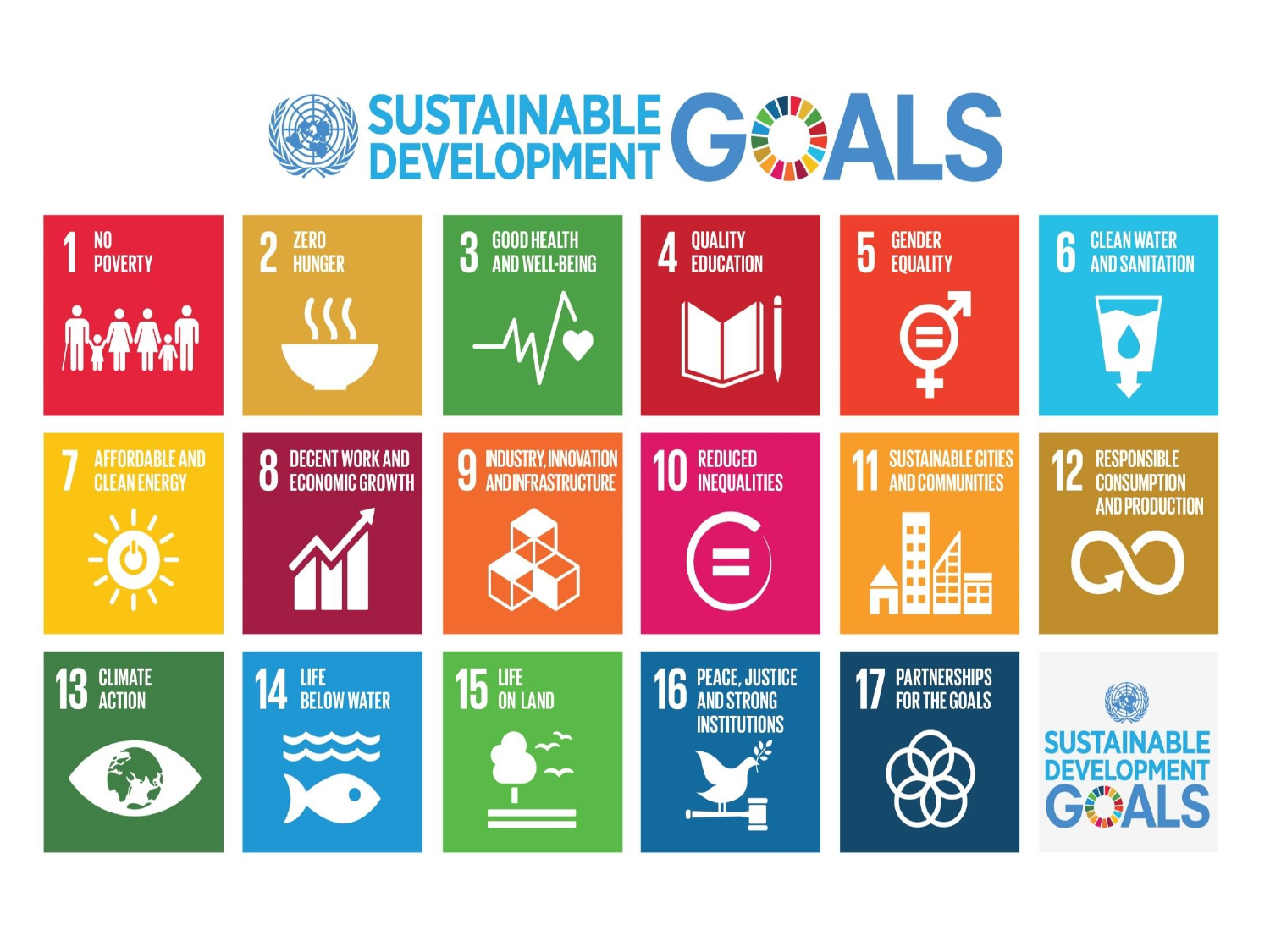## **Keys aspects of the Sustainable Development Goals**

• economic, social and environmental objectives

• leave no on behind

• time bound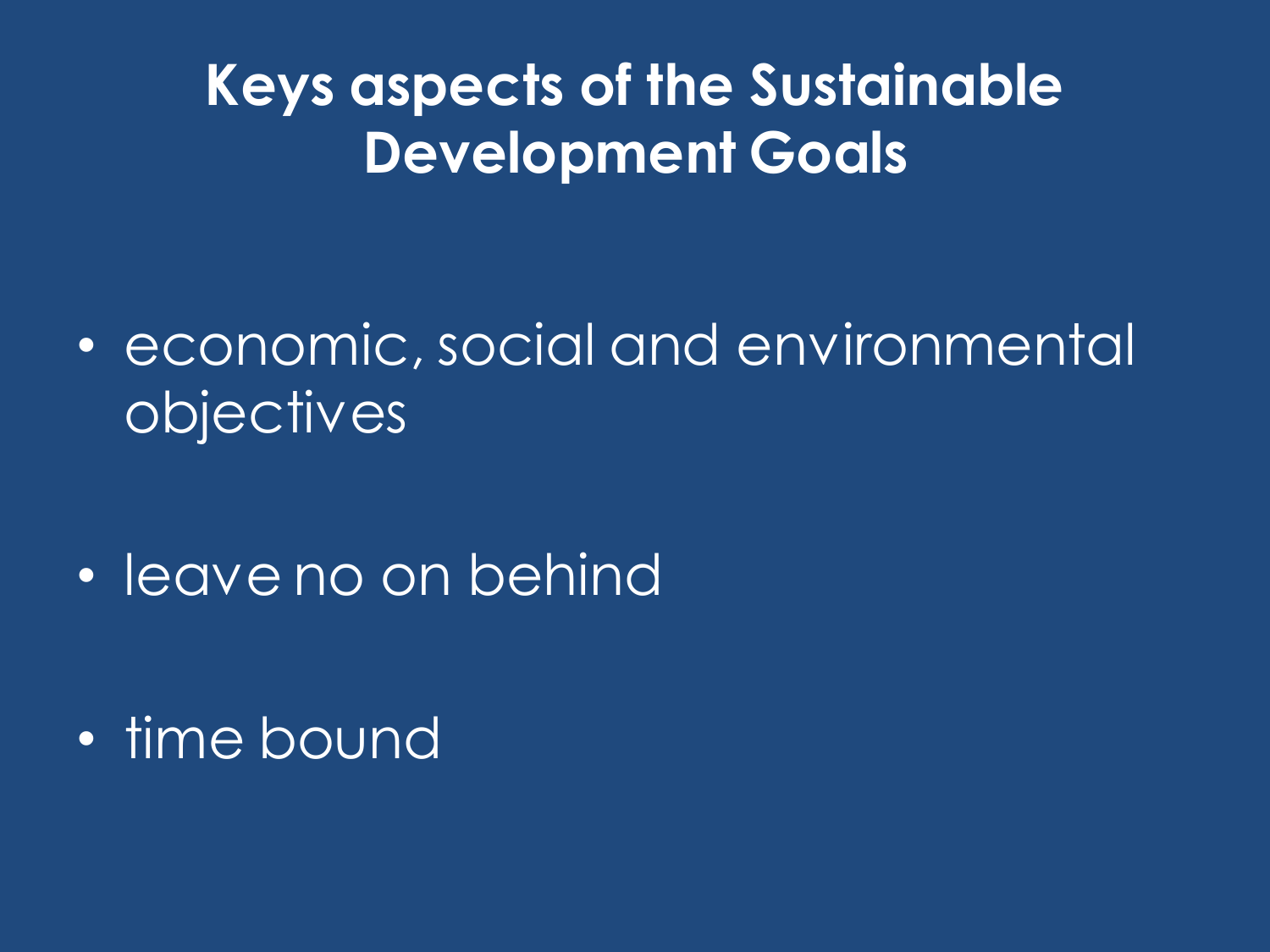## **Policy priorities for digital transformation for inclusive and sustainable development**

#### **Prerequisites:**

- Inclusive ICT infrastructure.
- A workforce fit for the emerging scale and speed of the technological revolution.
- A responsive and adaptive regulatory framework that doesn't stifle innovation.
- A catalysing role of government in frontier technology evolution.
- A private sector that pursues responsible frontier technology development.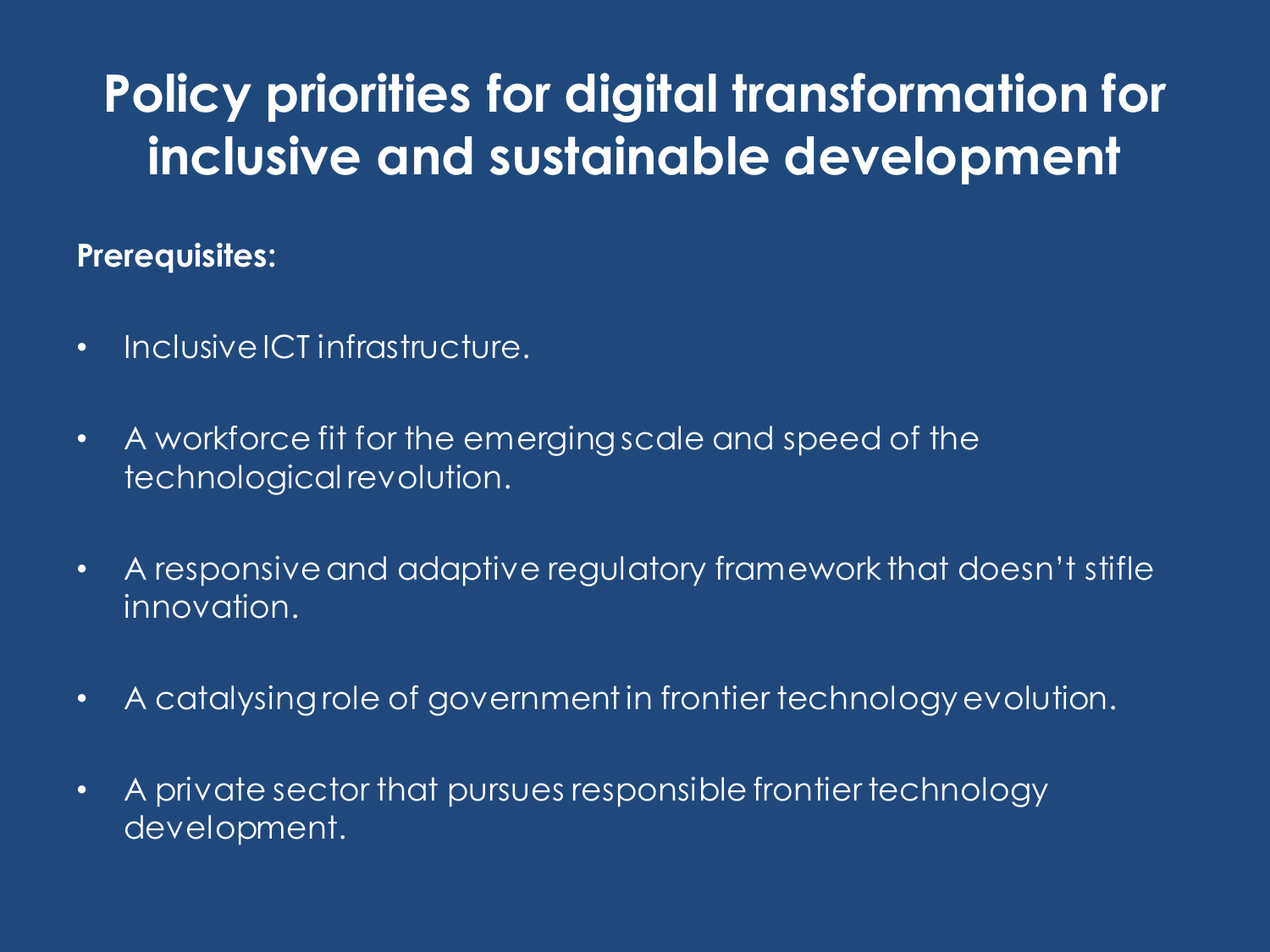### **Inclusive ICT infrastructure**

"Last mile" connectivity should be a policy priority so as not to fuel a new frontier technology divide.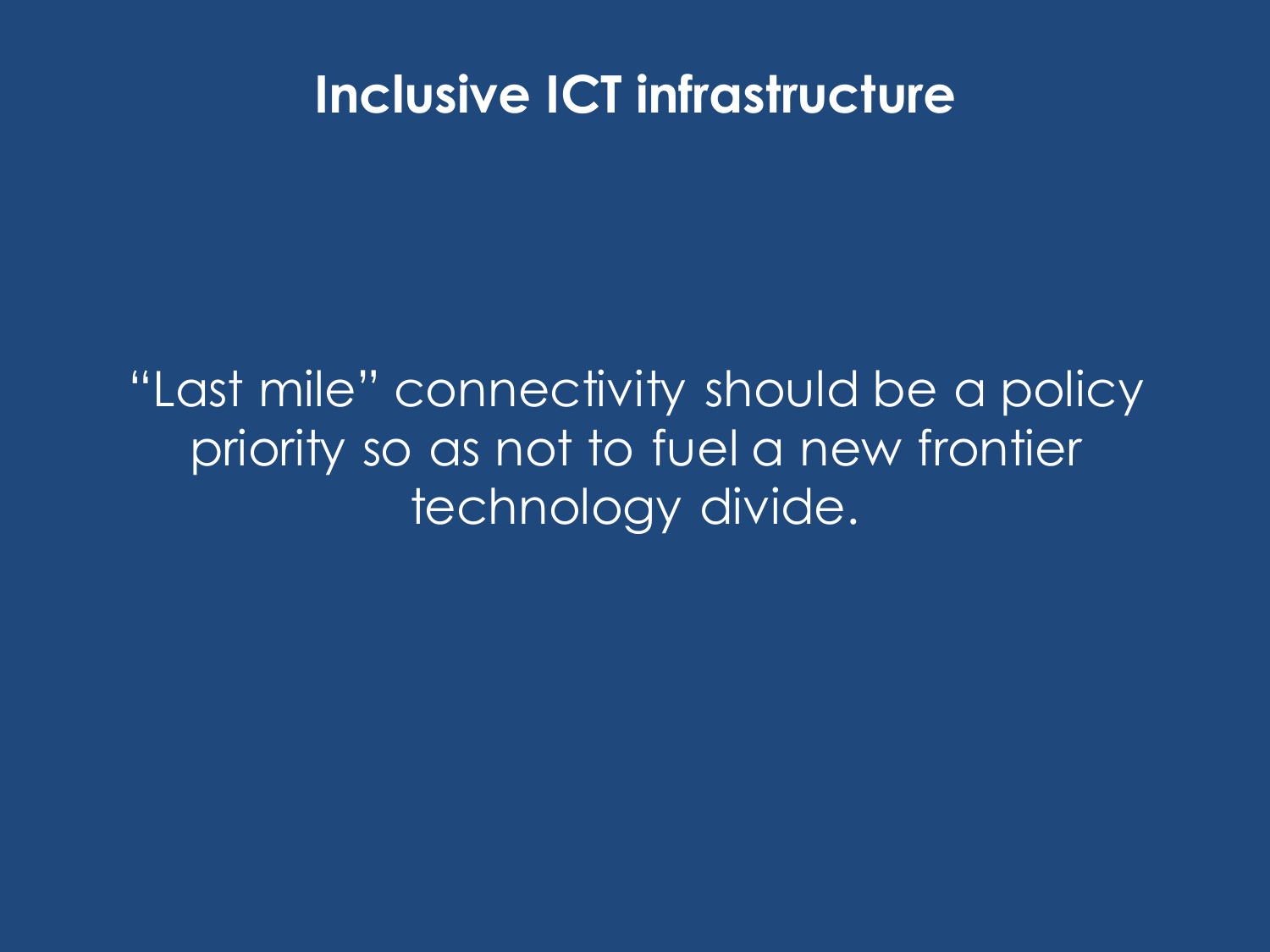### **A workforce fit for the emerging scale and speed of the technological revolution**

• **Life-long learning, and reskilling** to deal with current and future technological transitions. e.g. Singapore offers adults personal accounts which they can use to buy training, and another uses tax incentives to encourage firms to invest more in their lower paid workers.

• Strengthen **social protection systems** to protect the workers that are vulnerable to losing their jobs. e.g. UBS pilots in India.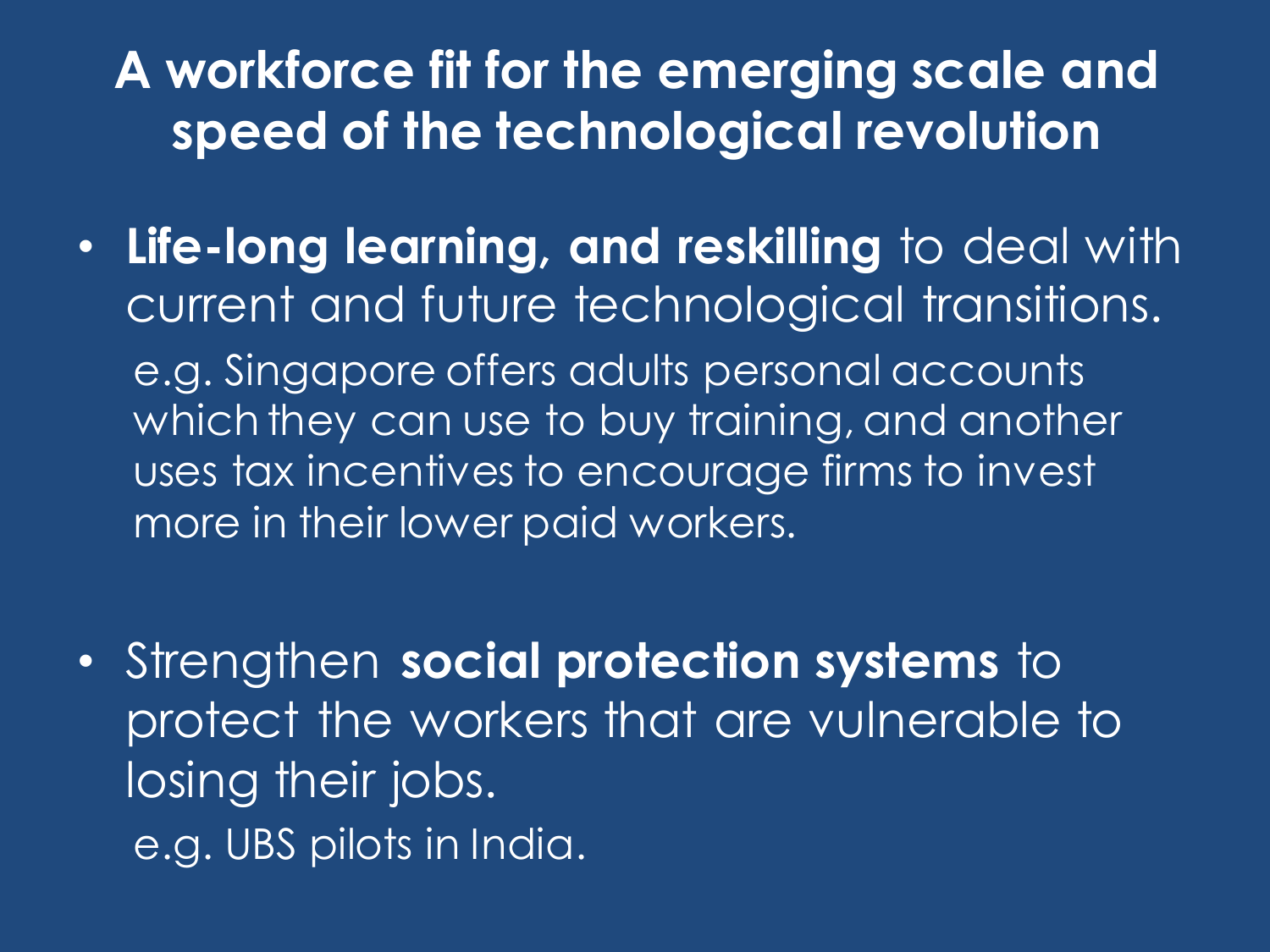**A responsive and adaptive regulatory framework that doesn't stifle innovation**

### • **Responsive and adaptive regulation**

e.g. Singapore Sandbox allows banks and their partnering tech firms to conduct pilot trials of their FinTech initiatives without the need to achieve full

### • **Tech ethics**

e.g. In Germany, the Federal Government has proposed rules for decision-making to promote ethical behaviour by systems guiding crash scenarios for driverless cars. These rules prioritize human life above property damage and do not discriminate between human lives.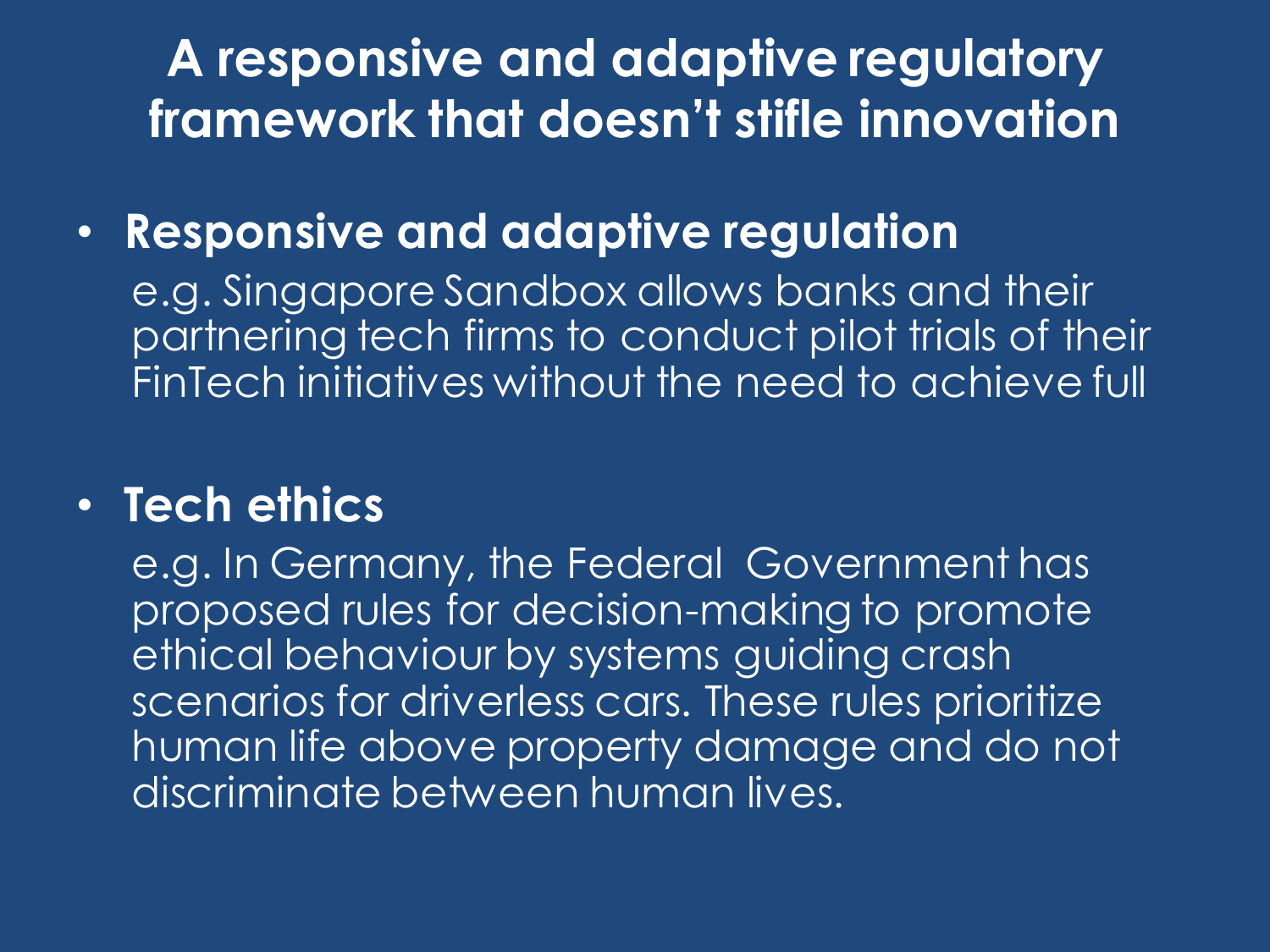**A private sector that pursues responsible frontier technology development**

- Past tech revolutions were government led (Internet / GPS).
- This one is private sector led (AI, robotics).
- **Incentivising responsible tech development in the private sector must** be a policy priority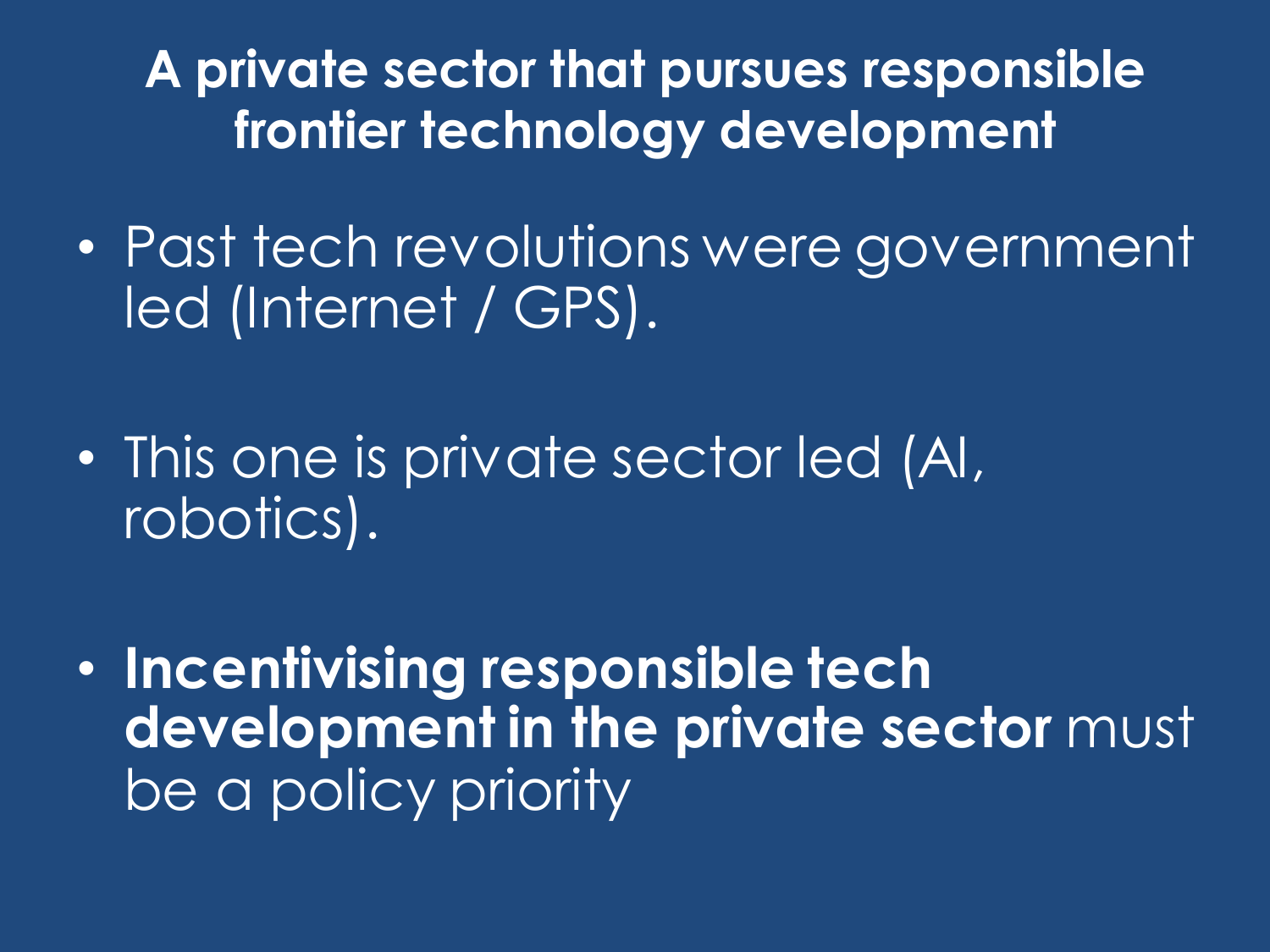### **A catalysing role of government in frontier technologies' evolution**

- **Public sector innovation skills** e.g. UK Government Digital Services.
- **The government as a market maker and shaper:**  Although the private sector has been the prime investor in frontier technologies, governments have established dedicated agencies to help realize the transformative potential of frontier technologies for sustainable development.

e.g. SGInnovate as the venture capital arm of Singapore's Infocomm Development Authority.

e.g. Global Innovation Fund (UK/Australia/South Africa/Sweden/US).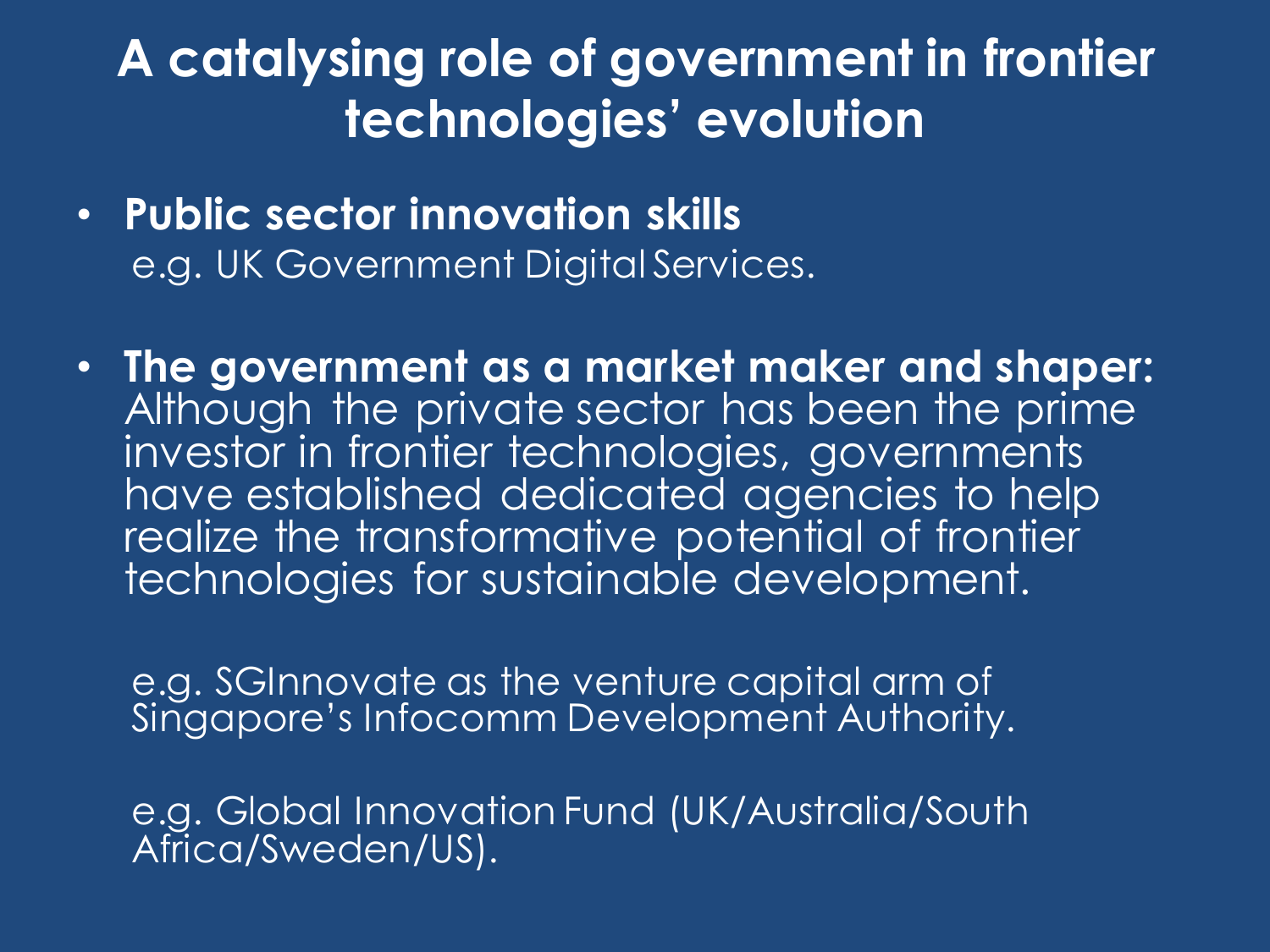

- **Acknowledge both the opportunities and challenges of digital technologies.**
- **Commit to "leave no one behind":** Asia and the Pacific are home to some of the most innovative in the world but also some of the most technologically deprived.
- **Commit to policy evaluation, experimentation and sharing of effective practices.**
- **Collaboration, collaboration, collaboration!!** Crossgovernment cooperation; and honest, open and regular discussion with civil society and the private sector, specifically technology developers; will be critical to ensure that frontier technologies have a positive impact on sustainable development.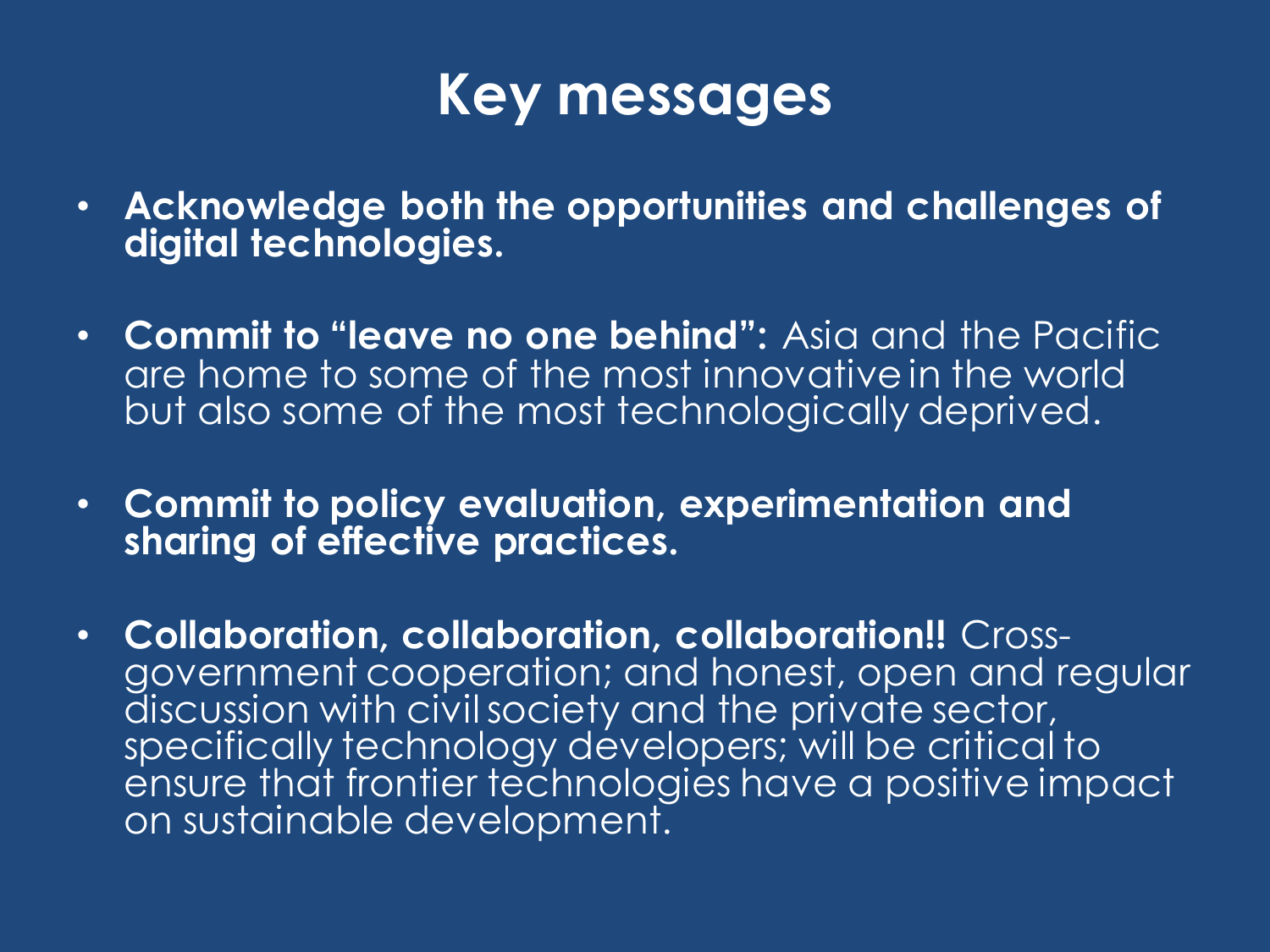

#### **FRONTIER TECHNOLOGIES**

for sustainable development in Asia and the Pacific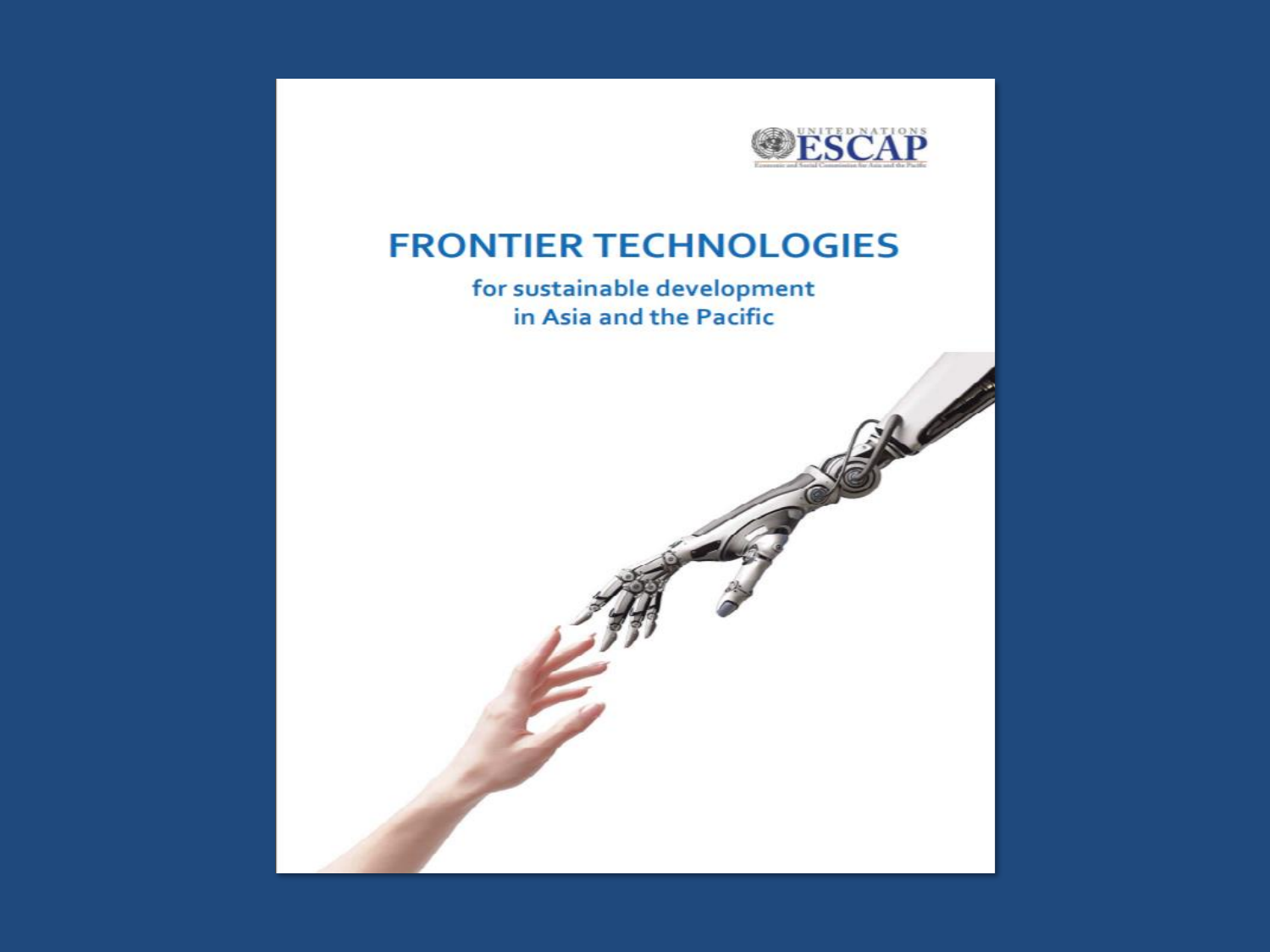## **Next generation technology and innovation polices for the SDGs**

| <b>POLICY AREA</b>                          | <b>TRADITIONAL</b>                         | <b>NEXT GENERATION</b>                                     |
|---------------------------------------------|--------------------------------------------|------------------------------------------------------------|
| <b>Institutions &amp;</b><br>Infrastructure | R&D facilities / Science<br>parks          | Incubators /<br><b>Accelerators/</b><br><b>Makerspaces</b> |
| <b>Financing STI</b>                        | R&D as a % of GDP/<br><b>FDI</b>           | Impact investing                                           |
| <b>Human Capital</b>                        | <b>STEM</b>                                | Social entrepreneurship<br>/ Tech ethics                   |
| <b>Inclusiveness</b>                        | PHDs / Doctorates /<br>Beyond triple-helix | Women & girls /<br>Grassroots innovators                   |
| <b>Innovation lifecycle</b>                 | Early-stage exploration<br>/ Emerging tech | Later-stage<br>deployment / Current<br>tech                |
| Approach                                    | Curiosity-driven                           | Mission-driven                                             |